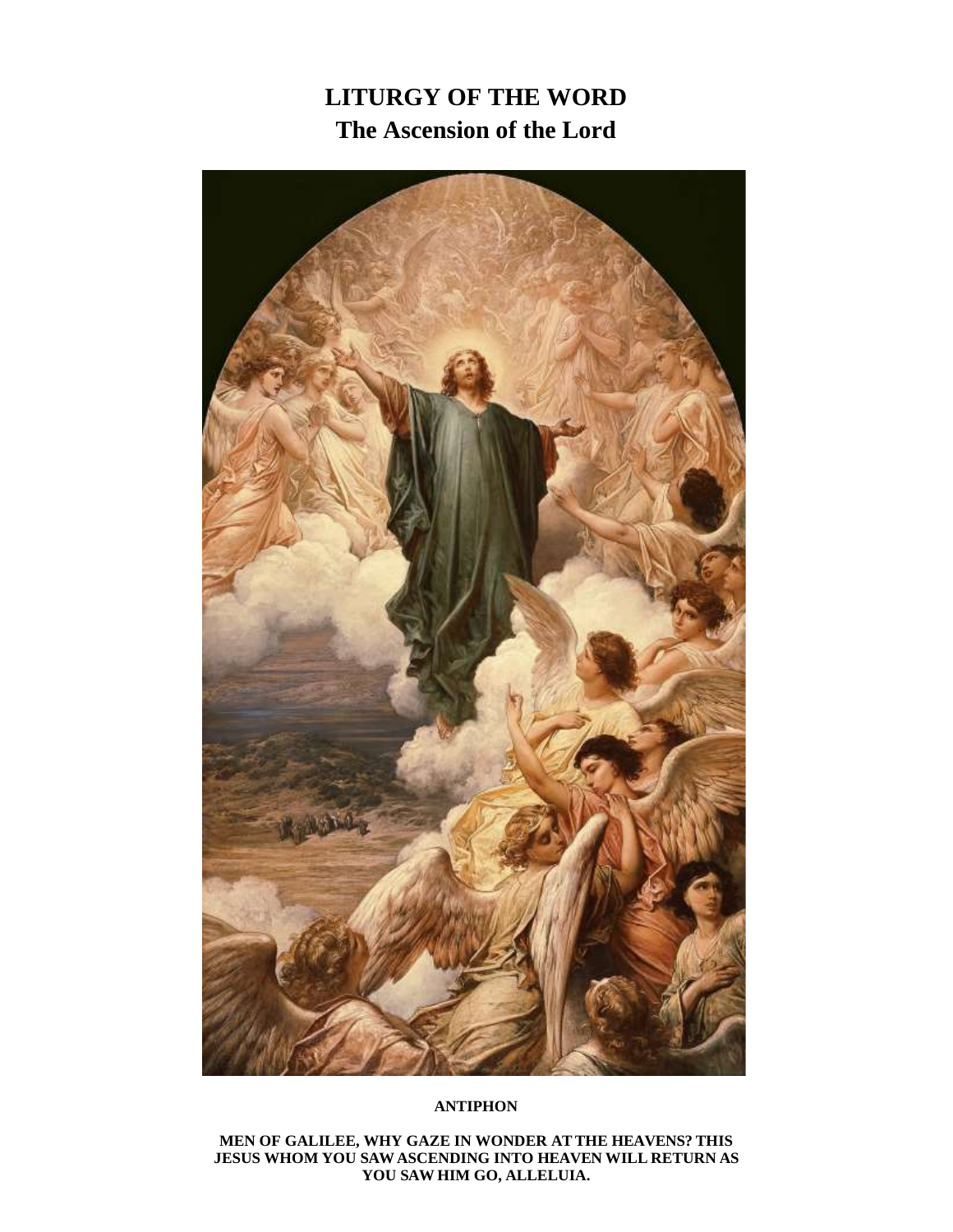

<sup>2</sup>xt; Revelation 5:9; William C. Dix, 1837-1898<br>anc: HYFRYDOL, 8 7 8 7 D; Rowland H. Prichard, 1811-1887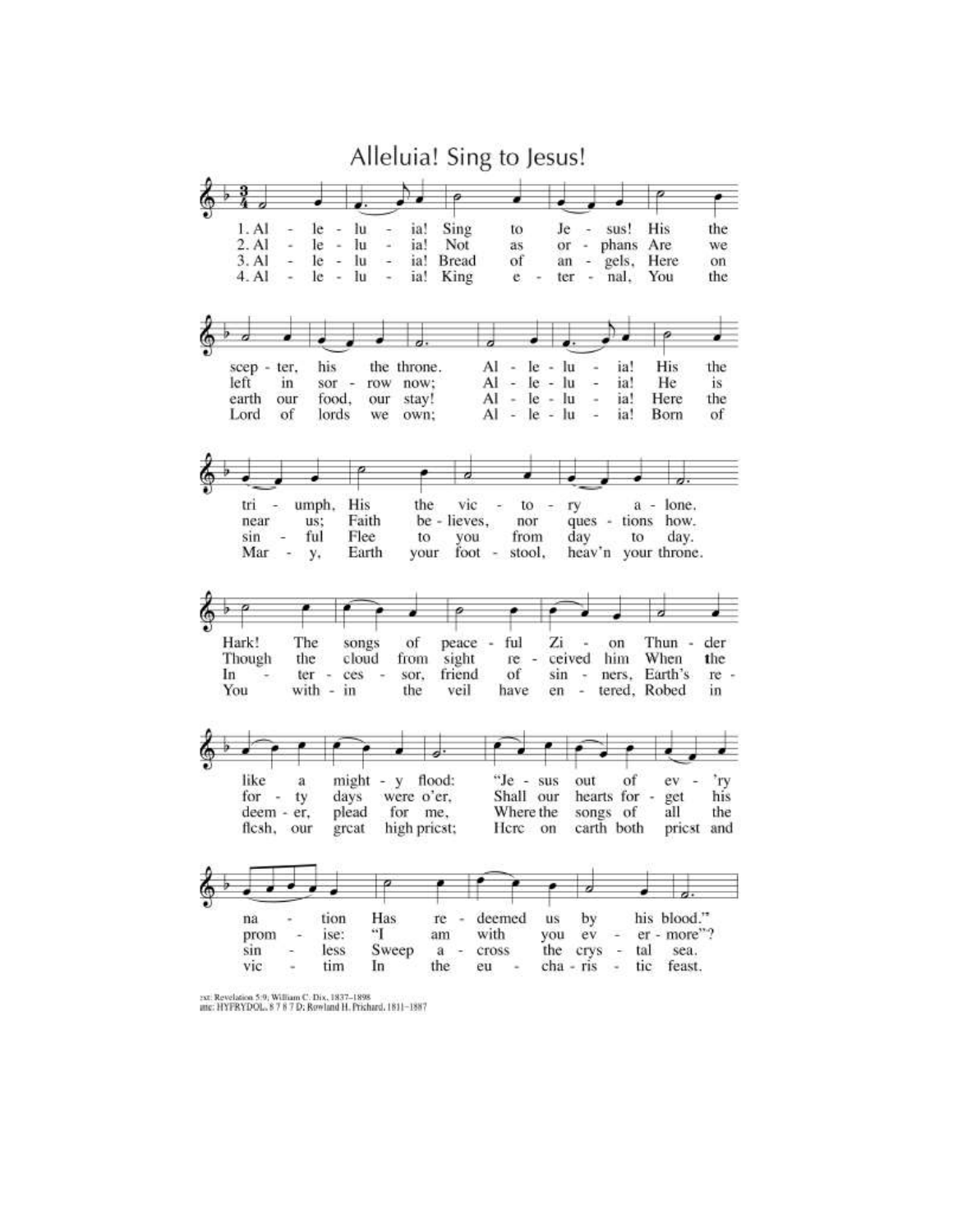# **Invocation and Kyrie**

In the Name of the Father, and of the  $+$  Son, and of the Holy Spirit. Amen.

You were sent to heal the contrite of heart: Lord have mercy.

#### **Lord, have mercy.**

You came to call sinners: Christ, have mercy.

# **Christ, have mercy.**

You are seated at the right hand of the Father to intercede for us: Lord, have mercy.

# **Lord, have mercy.**

# **The Gloria**

Glory to God in the highest, and on earth peace to people of good will.

We praise you, we bless you, we adore you, we glorify you, we give you thanks for your great glory, Lord God, heavenly King,

O God, almighty Father.

Lord Jesus Christ, Only Begotten Son, Lord God, Lamb of God, Son of the Father, you take away the sins of the world,

have mercy on us; you take away the sins of the world,

receive our prayer; you are seated at the right hand of the Father,

have mercy on us.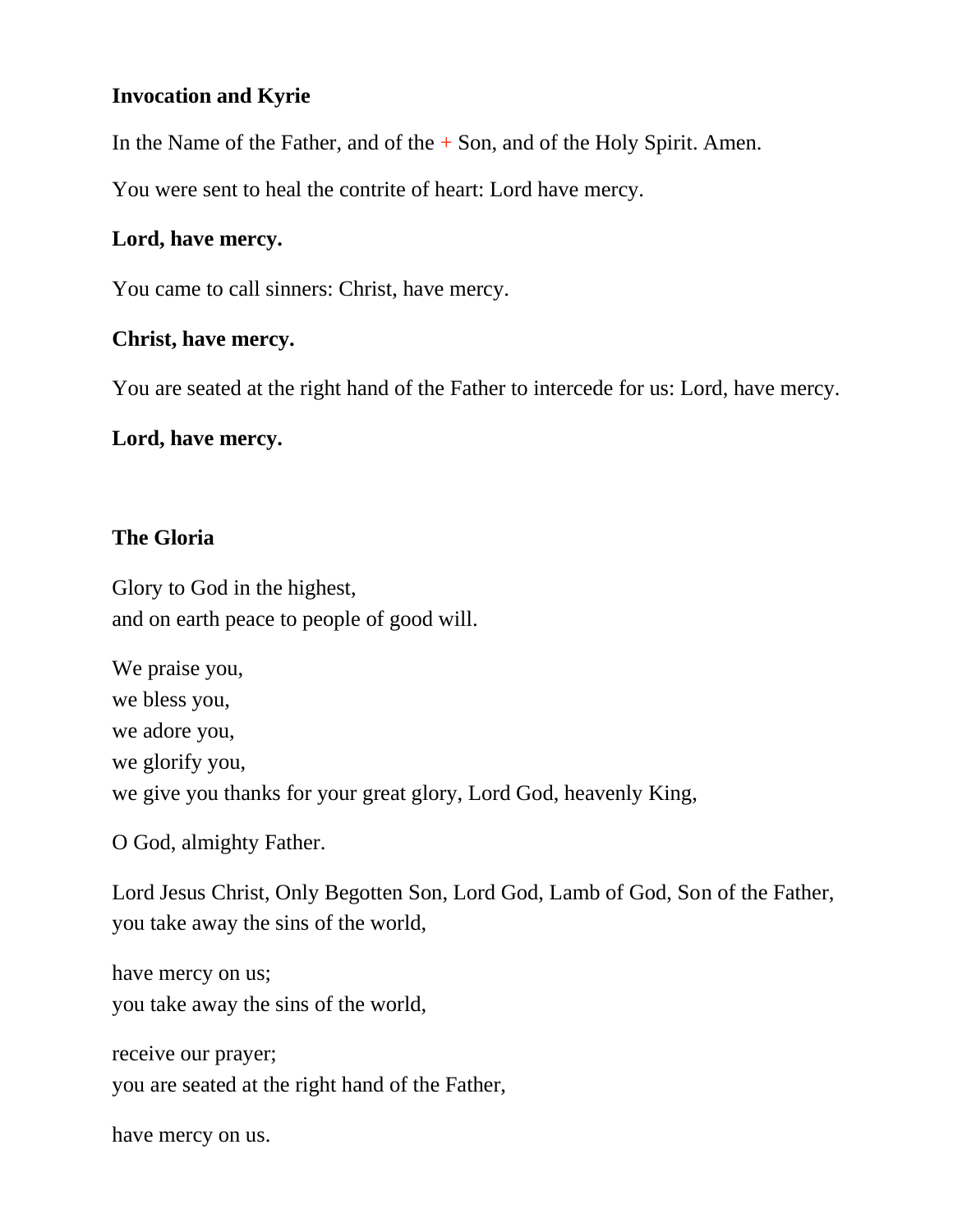For you alone are the Holy One, you alone are the Lord, you alone are the Most High, Jesus Christ,

with the Holy Spirit, in the glory of God the Father. Amen.

# **Collect**

Gladden us with holy joys, almighty God, and make us rejoice with devout thanksgiving, for the Ascension of Christ your Son is our exaltation, and, where the Head has gone before in glory, the Body is called to follow in hope. Through our Lord Jesus Christ, your Son, who lives and reigns with you in the unity of the Holy Spirit, one God, for ever and ever. Amen.

# **Reading 1 ACTS 1:1-11**

In the first book, Theophilus, I dealt with all that Jesus did and taught until the day he was taken up, after giving instructions through the Holy Spirit to the apostles whom he had chosen. He presented himself alive to them by many proofs after he had suffered, appearing to them during forty days and speaking about the kingdom of God. While meeting with them, he enjoined them not to depart from Jerusalem, but to wait for "the promise of the Father about which you have heard me speak; for John baptized with water, but in a few days you will be baptized with the Holy Spirit." When they had gathered together they asked him, "Lord, are you at this time going to restore the kingdom to Israel?"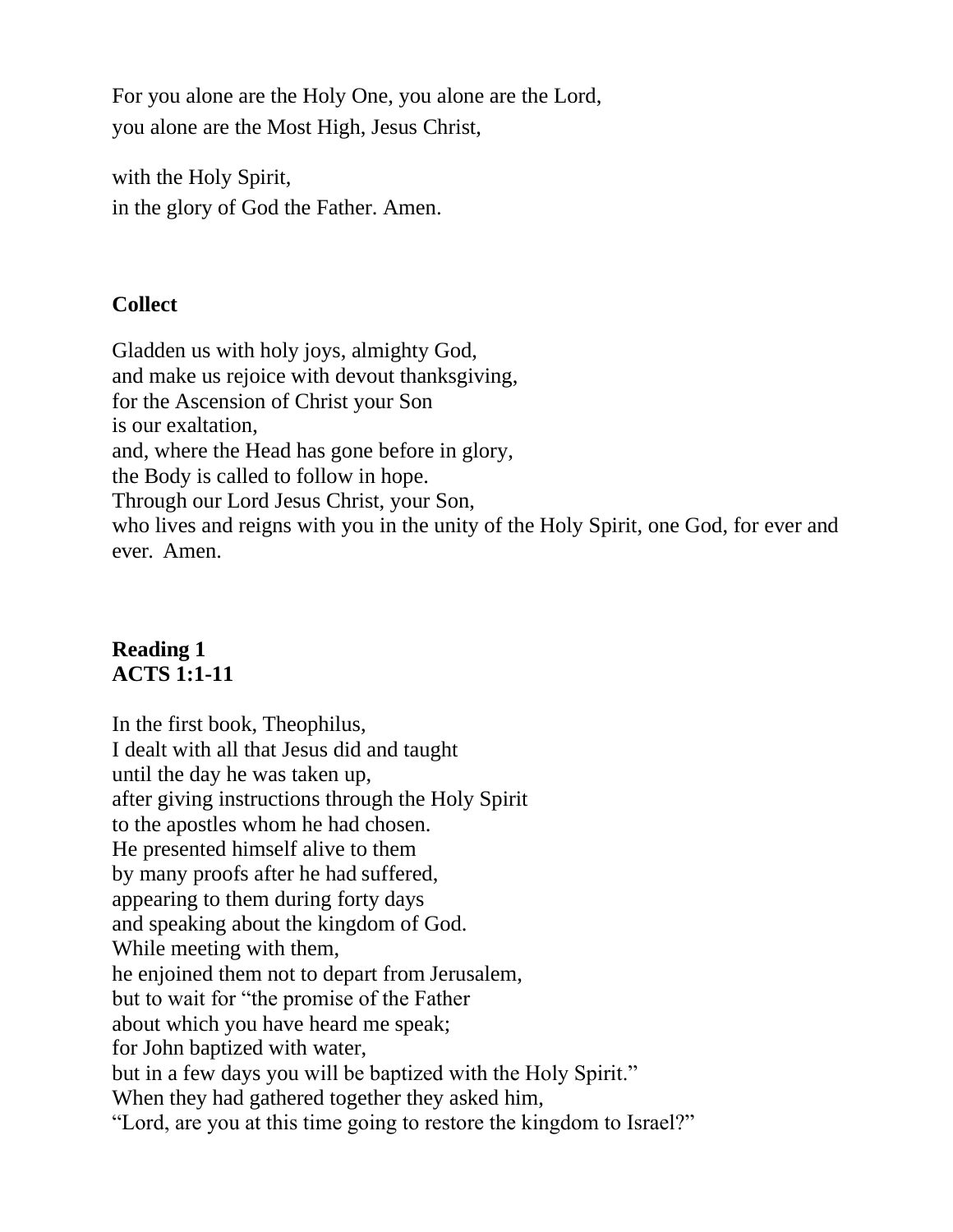He answered them, "It is not for you to know the times or seasons that the Father has established by his own authority. But you will receive power when the Holy Spirit comes upon you, and you will be my witnesses in Jerusalem, throughout Judea and Samaria, and to the ends of the earth." When he had said this, as they were looking on, he was lifted up, and a cloud took him from their sight. While they were looking intently at the sky as he was going, suddenly two men dressed in white garments stood beside them. They said, "Men of Galilee, why are you standing there looking at the sky? This Jesus who has been taken up from you into heaven will return in the same way as you have seen him going into heaven."

The Word of the Lord **Thanks be to God**

**Responsorial Psalm PS 47:2-3, 6-7, 8-9**

#### **God mounts his throne to shouts of joy: a blare of trumpets for the Lord.**

All you peoples, clap your hands, shout to God with cries of gladness, For the LORD, the Most High, the awesome, is the great king over all the earth.

#### **R. God mounts his throne to shouts of joy: a blare of trumpets for the Lord.**

God mounts his throne amid shouts of joy; the LORD, amid trumpet blasts. Sing praise to God, sing praise; sing praise to our king, sing praise.

#### **R. God mounts his throne to shouts of joy: a blare of trumpets for the Lord.**

For king of all the earth is God; sing hymns of praise.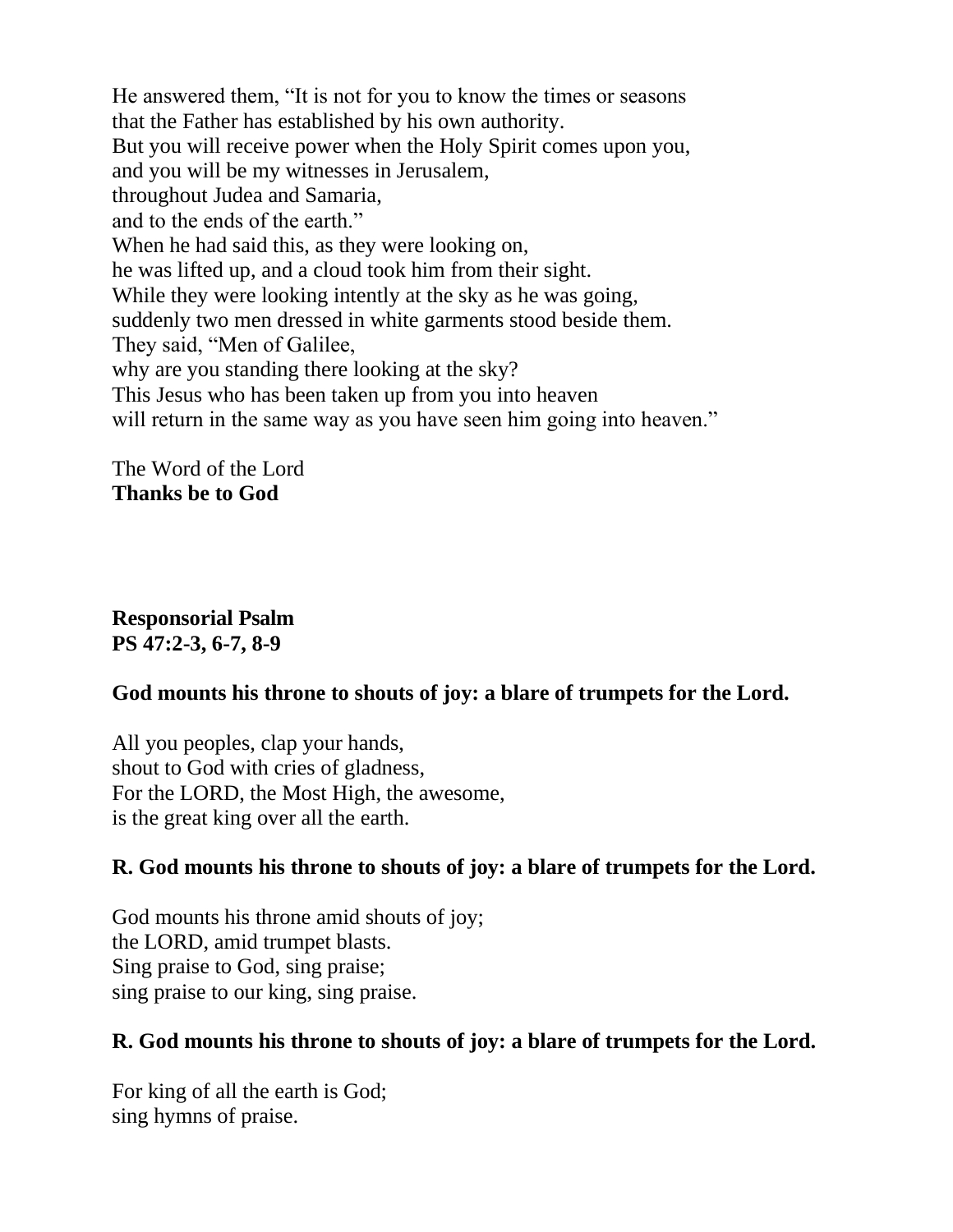God reigns over the nations, God sits upon his holy throne.

# **R. God mounts his throne to shouts of joy: a blare of trumpets for the Lord.**

# **Reading 2 EPH 1:17-23**

Brothers and sisters: May the God of our Lord Jesus Christ, the Father of glory, give you a Spirit of wisdom and revelation resulting in knowledge of him. May the eyes of your hearts be enlightened, that you may know what is the hope that belongs to his call, what are the riches of glory in his inheritance among the holy ones, and what is the surpassing greatness of his power for us who believe, in accord with the exercise of his great might, which he worked in Christ, raising him from the dead and seating him at his right hand in the heavens, far above every principality, authority, power, and dominion, and every name that is named not only in this age but also in the one to come. And he put all things beneath his feet and gave him as head over all things to the church, which is his body, the fullness of the one who fills all things in every way.

# The Word of the Lord **Thanks be to God.**

# **R. Alleluia, alleluia.**

Go and teach all nations, says the Lord; I am with you always, until the end of the world.

# **R. Alleluia, alleluia.**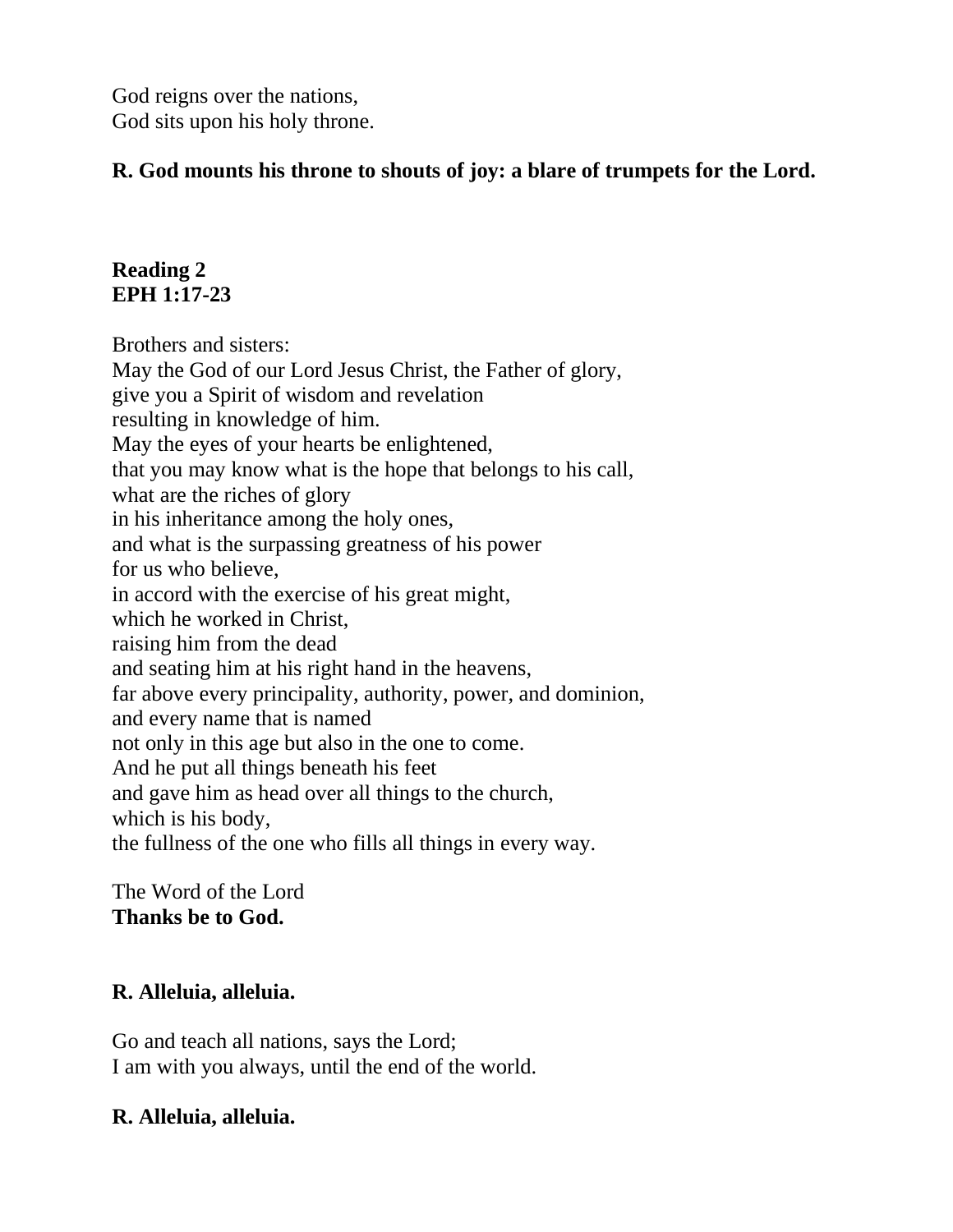# **Gospel MT 28:16-20**

A Reading from the Holy Gospel According to Matthew **Glory to You O Lord.**

The eleven disciples went to Galilee, to the mountain to which Jesus had ordered them. When they saw him, they worshiped, but they doubted. Then Jesus approached and said to them, "All power in heaven and on earth has been given to me. Go, therefore, and make disciples of all nations, baptizing them in the name of the Father, and of the Son, and of the Holy Spirit, teaching them to observe all that I have commanded you. And behold, I am with you always, until the end of the age."

#### The Gospel of the Lord **Praise to you, Lord Jesus Christ**

*Following the Gospel, spend some time reflecting on the readings, or listen to a homily from a Catholic priest or deacon that has been recorded for this purpose. Fr. Richard has provided a video homily [HERE](https://youtu.be/5v63RgJ8P2s).*

# **The Apostles' Creed**

I believe in God,

the Father almighty, Creator of heaven and earth,

and in Jesus Christ, his only Son, our Lord,

# *[At the words that follow, up to and including the Virgin Mary, all bow.]*

who was conceived by the Holy Spirit,

born of the Virgin Mary,

suffered under Pontius Pilate,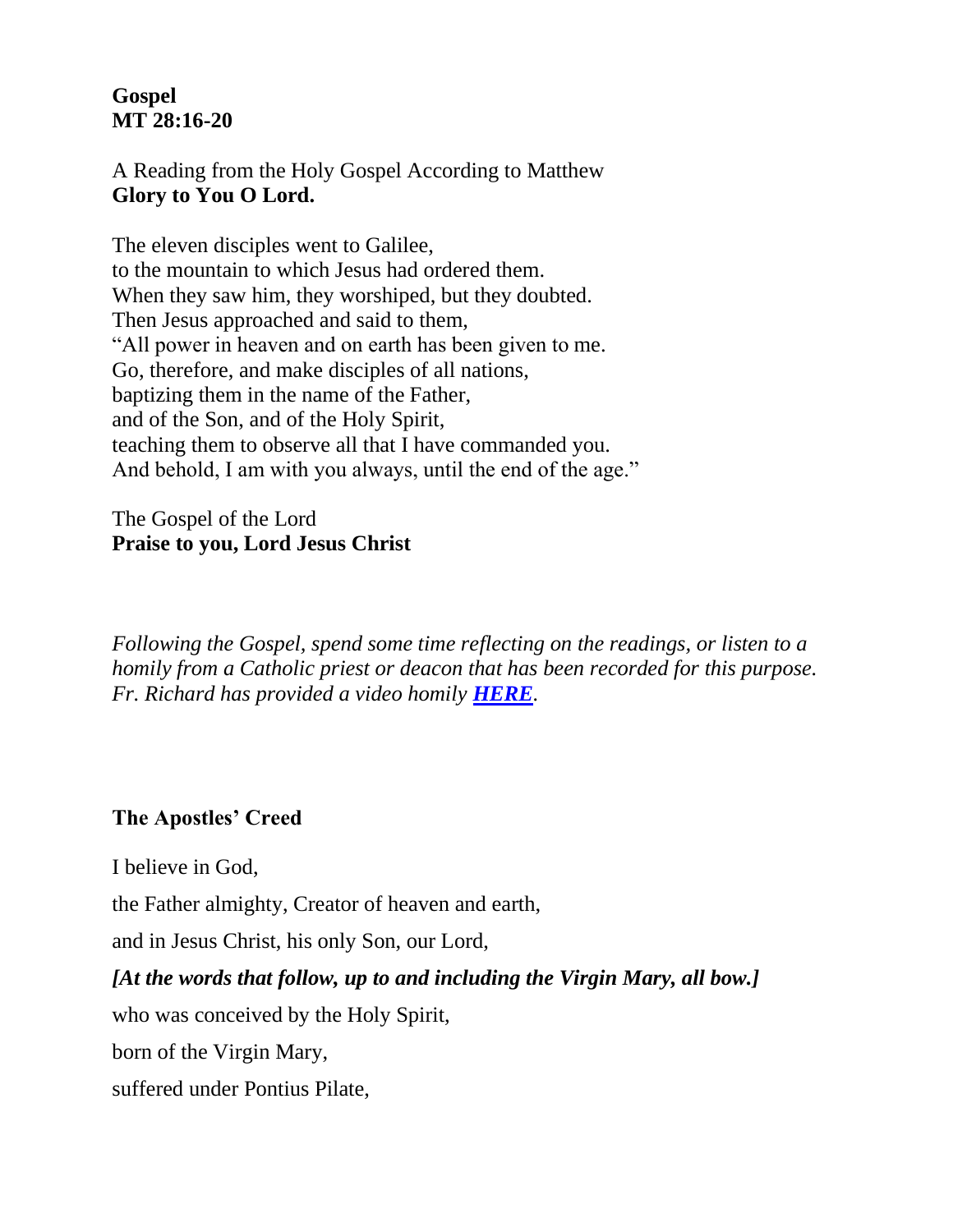was crucified, died and was buried; he descended into hell; on the third day he rose again from the dead; he ascended into heaven, and is seated at the right hand of God the Father almighty; from there he will come to judge the living and the dead. I believe in the Holy Spirit, the holy catholic Church, the communion of saints, the forgiveness of sins, the resurrection of the body, and life everlasting. Amen.

# **General Intercessions**

Knowing that Christ has ascended to the right hand of His Father amid shouts of joy, and there intercedes for us, let us confidently offer to Him our prayers for the Church, the world, and all who are in need.

for the Church throughout the world; and for all bishops, priests and deacons: that they may be effective witnesses of our risen and ascended Savior, even to the ends of the earth, let us pray to the Lord.

# **Lord, hear our prayer.**

for the leaders of the world: that they will be mindful that it is God who is king over all the nations, let us pray to the Lord.

# **Lord, hear our prayer**

for all believers: that the Ascension may increase our awareness of the dignity of every human life, created to share life forever in the glories of heaven, let us pray to the Lord.

# **Lord, hear our prayer.**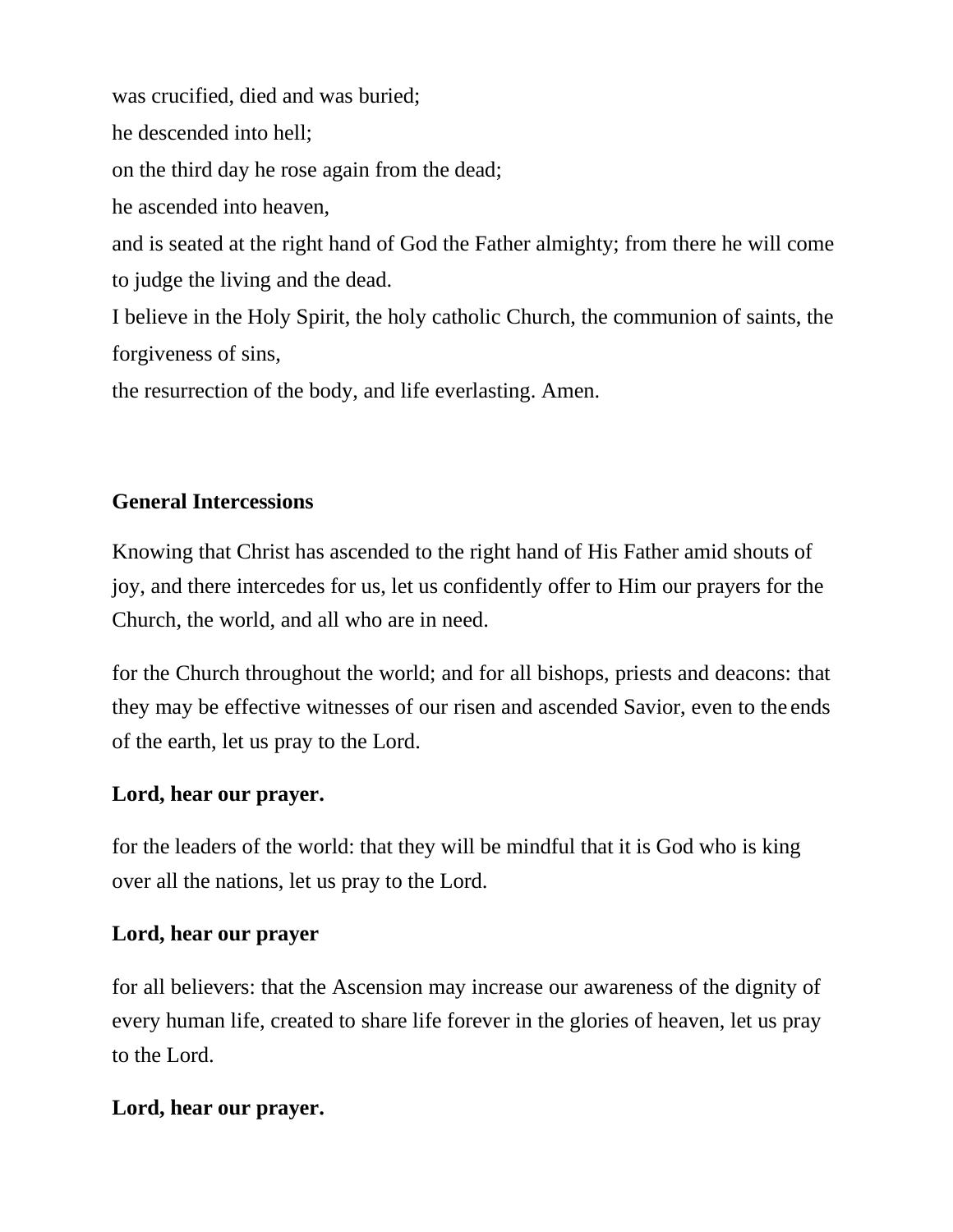for our church and school: that the Father of glory will grant to us a spirit of wisdom and revelation so that we may know Him clearly, let us pray to the Lord.

#### **Lord, hear our prayer**

for the sick, the suffering, the lonely, the poor and the dying, and especially those who suffer from the COVID 19 virus: that God in His mercy will help them to know the great hope to which He has called them, let us pray to the Lord.

# **Lord, hear our prayer**

for all the faithful departed, and especially for those who gave their lives in service to their country as we remember their sacrifice this Memorial Day weekend: that God would grant to them the riches of glory in His inheritance among the holy ones in heaven, let us pray to the Lord.

# **Lord, hear our prayer.**

Heavenly Father, Most High God: through the death, resurrection and ascension of your Son, you have shown us the surpassing greatness of your power for those who believe. Hear our prayers and grant them through the same Jesus Christ our Lord, who lives and reigns with you in the unity of the Holy Spirit, one God, forever and ever. Amen.

# **The Our Father**

Our Father, who art in heaven, hallowed be thy name; thy kingdom come, thy will be done on earth as it is in heaven. Give us this day our daily bread, and forgive us our trespasses, as we forgive those who trespass against us; and lead us not into temptation, but deliver us from evil. Amen.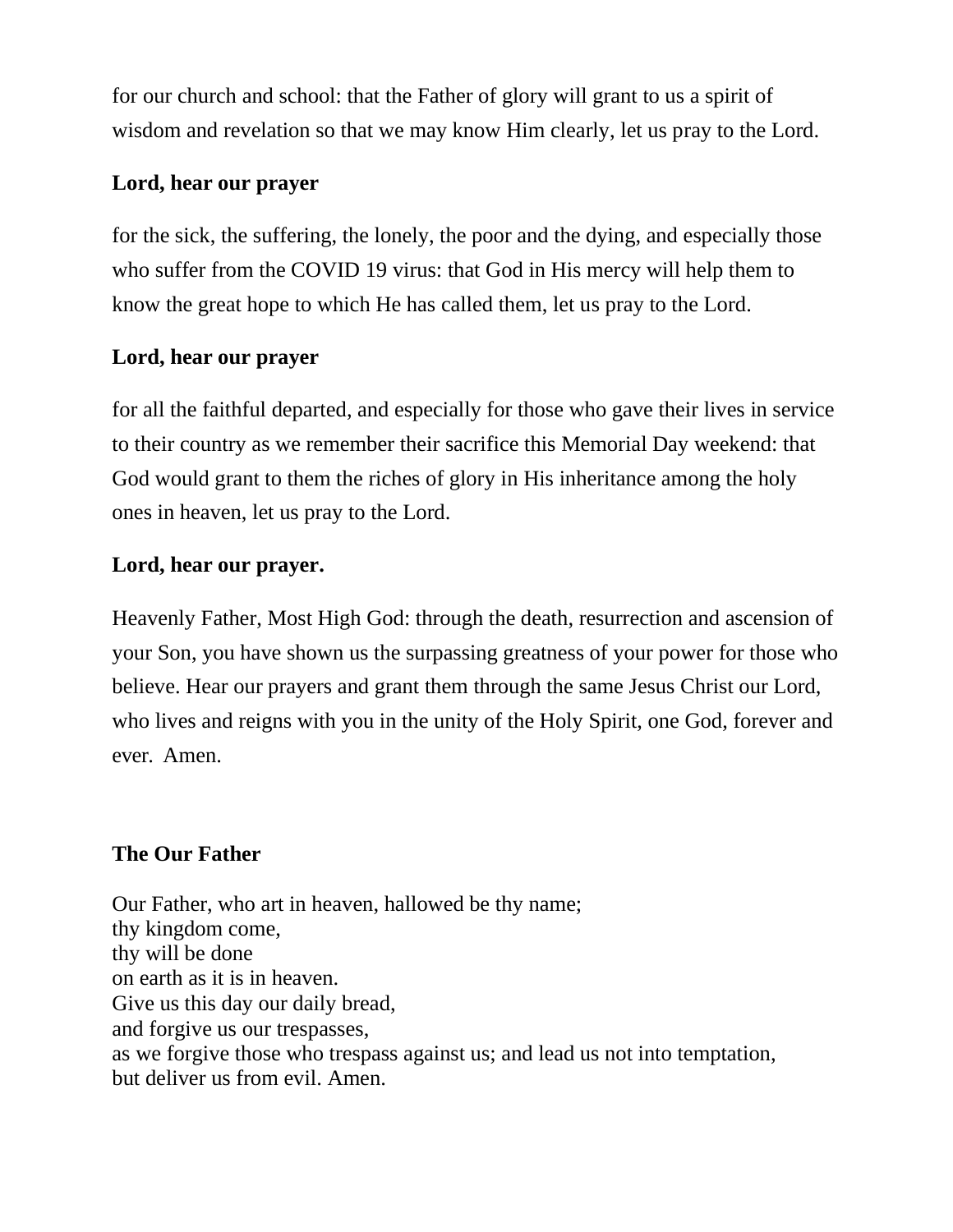# **Communion Antiphon**

Behold, I am with you always, even to the end of the age, alleluia.

*Since receiving the Lord in the Blessed Sacrament is not possible at this time, make a Spiritual Communion by using the following prayer:*

My Jesus, I believe that You are present in the Most Holy Sacrament of the Altar. I love You above all things, and I desire to receive You into my soul. Since I cannot at this moment receive You sacramentally, come at least spiritually into my heart. I embrace You as if You were already there and unite myself wholly to You. Never permit me to be separated from You. Amen.

#### **Closing Collect**

Almighty ever-living God, who allow those on earth to celebrate divine mysteries, grant, we pray, that Christian hope may draw us onward to where our nature is united with you. Through Christ our Lord.

May Almighty God bless us, the Father, and the  $+$  Son, and the Holy Spirit. Amen.

*A closing hymn follows*